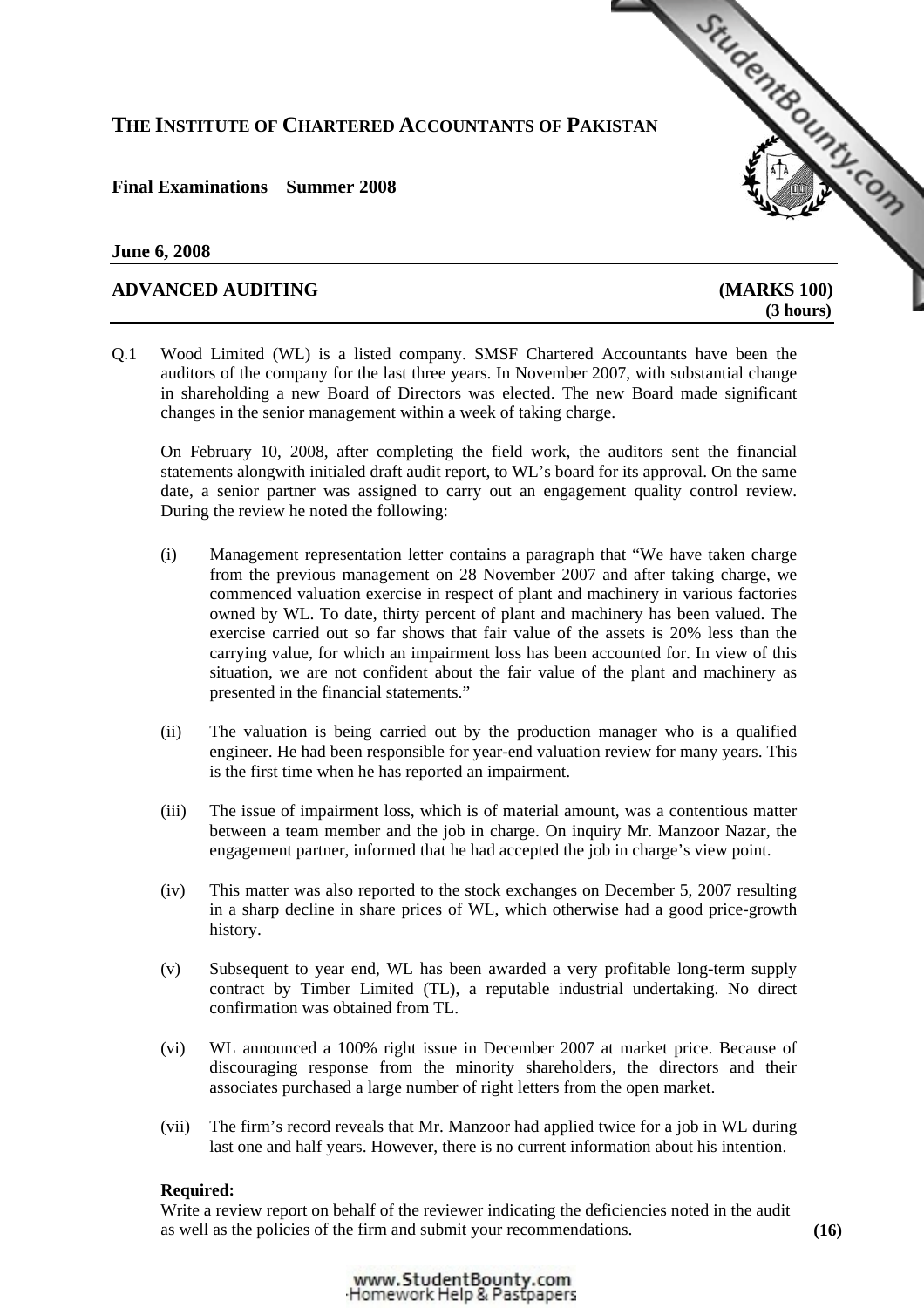Q.2 You are the engagement partner of a listed company. After completing audit field work, you have provided the draft audit report alongwith the draft financial statements prepared by management to the Board of Directors with a cover letter stating that the firm will issue its audit report after the Board has approved the financial statements.

Your manager has brought to your knowledge that last week the client has published its annual report including Financial Statements and audit report (which had not been signed by the firm). Notice of Annual General Meeting (AGM) has also been published in the newspapers.

### **Required:**

Explain what course of action should the firm take in the above situation. **(06)**

- Q.3 On reviewing the published financial statements of RRK Limited, their auditors, Ahmad Mobeen and Company, Chartered Accountants, noted the following:
	- (i) It has been mentioned in the directors' report that a material amount which was provided as a bad debt had been recovered after year end.
	- (ii) Director's report states that decline in sales, was due to general economic conditions. However, the auditors' feel that it was due to inappropriate strategies adopted by the management.
	- (iii) A graph in the published report depicted the value of last year's inventory at Rs. 326 million, which according to the corresponding figures given in audited financial statements amounted to Rs. 250 million.
	- (iv) Directors' report stated that negotiations for expansion of production facilities by acquiring a sick unit had been finalized, whereas the auditors have definite information that the company could not strike the deal.

## **Required:**

 Explain how the auditor should resolve each of the above issues. What steps would the auditor need to take in case the client does not agree with his recommendations? **(10)**

- Q.4 You are the audit engagement partner of a listed company, Steel Limited (SL). The firm is currently in the process of completing limited scope review of SL's interim financial statements for the half year ended December 31, 2007. The audit team has recently concluded their work with following findings for your decision:
	- (i) Inventory is a significant item of the balance sheet but the auditor was not asked to attend the stock count at the end of the period. Consequently, the audit team relied on the count communicated by the management.
	- (ii) SL has executed many contracts with its customers for long term future deliveries at different prices, amounting to Rs. 1,200 million. To avoid loss on account of price fluctuation, short term futures had been bought in international market against future deliveries valuing Rs. 300 million only. Such futures are carried-over on maturity. Remaining deliveries have been left open.
	- (iii) A set up of the company in Lahore having carrying value of Rs. 235 million has been sold to an associated undertaking for Rs. 240 million. The minutes of the Board of Directors show that the transaction was carried out at an arm's length price. No explanatory note has been given in the financial statements in this regard.
	- (iv) As a percentage of total debts the provision for bad debts are in accordance with the previous history of the company. However, due to time constraints the practice of using age-analysis of debtors has not been used this time.
	- (v) Due to time constraints the review of subsequent event was not carried out by the audit team.

## **Required:**

Discuss the above issues and their implications on your report. **(11)**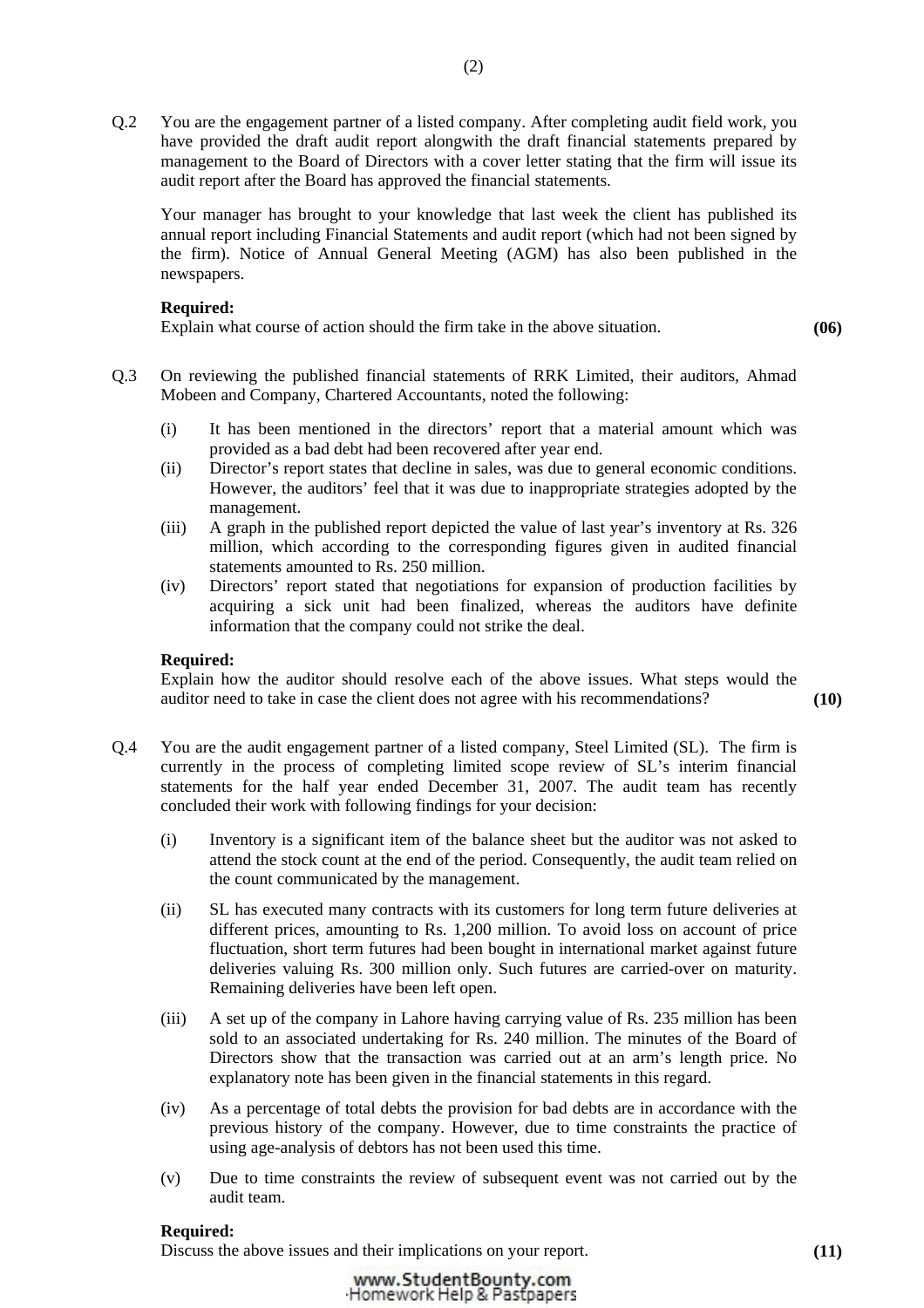Q.5 Trade Limited has been engaged in sales of product X for a long time. In January 2007, it started trading of product Y which was sold with money-back guarantee being exercisable within 120 days of sale. Consequently, the sale of Y far exceeded the company's expectation and eventually constituted 40% of the total sales of the company in the year 2007. An extract from the Trading Account of product Y for the year ended December 31, 2007 is as under:

| <b>Particulars</b>                | Rs. (in million) |
|-----------------------------------|------------------|
| <b>Gross Sales</b>                |                  |
| Sales returns and allowance       |                  |
| Provision for sales returns-Gross |                  |
| Cost of sales                     |                  |

 On account of money-back guarantee a provision has been made, for sales return subsequent to year end. The provision is three times the actual sales returns during the first 15 days of January 2008.

 As the time available for presenting financial statements is limited, the management has decided to adopt it as a consistent accounting policy to be followed each year.

The audit is to be finalized by February 15, 2008. The team member who was assigned to verify the provisions believes that in such situation the auditor is compelled to rely on management's estimate. Therefore, a simple procedure of recalculation will be appropriate.

#### **Required:**

 Explain the appropriate audit procedures to verify the provision for sales returns in the light of relevant International Standard on Auditing. **(08)**

Q.6 To ensure the continuity in supply of cement required for development projects in far flung areas, the Provincial Government sought application from cement producers for a three years supply contract. Cement Limited (CL), a relatively new cement producer, was also interested in filing the said application, as it could bring provincial government as a secured and committed customer. CL also has a similar contract with the Local Government for the last two years.

One of the requirements of the Provincial Government is that CL should submit a report by their independent auditors on CL's compliance with certain covenants of their agreement with the Local Government i.e. those related to capital adequacy, price computation, minimum level of inventory and any other matter directly related to financial reporting. SSZ Chartered Accountants have been the statutory auditors of CL for the last three years. They were appointed to carry out the engagement at a fee of Rs. 100,000. Mr. Sharif, engagement partner of the last annual audit, discussed the scope of work with the management. The discussion revealed the following matters:

- (i) The report is supposed to cover the period November 03, 2004 to December 31, 2007.
- (ii) The agreement (Referred to as XYZ/2004 dated November 03, 2004) consisted of voluminous annexures and attachments; and contained references to a number of rules and regulations contained in various legislations.
- (iii) Certain disputes have erupted over the period, some of which still remain unsettled.
- (iv) Mr. Sharif assessed that the assignment would take around twenty working days. The management felt the estimate unreasonable, as the said agreement had already been reviewed by the auditors during the annual audits.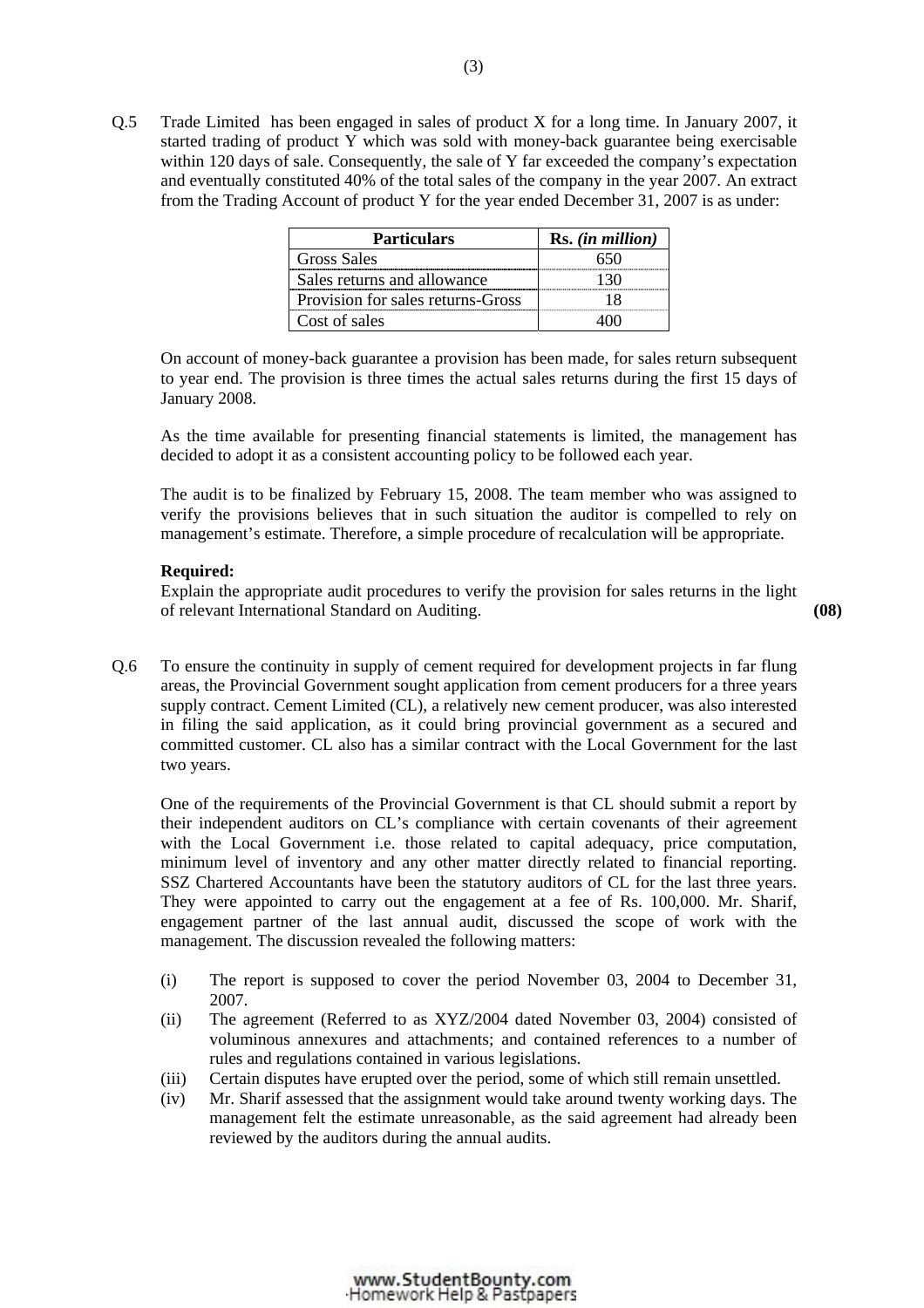The firm accepted the offer and Mr. Sharif performed the engagement in fifteen working days. He is now preparing the required compliance report with the following information in hand:

- (i) Two significant disputes were raised by the Local Government relating to capital adequacy and price computation of 'Quick-set Cement'. Both were resolved through negotiations as confirmed by the officials of the Local Government verbally, however a written confirmation was refused. The records show that CL convinced the Local Government authorities by producing the opinion of a legal expert, based on Regulation JKL of 1961.
- (ii) The management is confident that this compliance report will also support their view point in their dealing with the Local Government, although the engagement letter does not contain such an understanding.
- (iii) Minimum level of inventory was actually kept by three distributors of CL under binding contracts clearly citing the purpose of the arrangement. The management is of the view that this practice is in conformity with the interpretation given in Regulation referred to above.
- (iv) CL was also required to provide a performance guarantee of Rs. 24 million issued by a scheduled bank. However, this facility was not renewed after the first year. As a result, CL is exposed to a general penalty as provided in the agreement.

#### **Required:**

Based on International Standards on Auditing and ICAP's Code of Conduct:

- (a) Explain how the above issues should be dealt with in the compliance report.
- (b) Draft a Report on Compliance with the Agreement.
- (c) Explain your view point in response to the management's comments regarding assignment completion time.
- (d) Comment on the firm's decision to appoint Mr. Sharif, for carrying out this engagement. **(20)**
- Q.7 In 2005 the management of Fiber Limited presented before the Board of Directors, the plan of a new business segment, quite different from existing business of FL. The approval was granted in the same year.

In December 2007, even after over two years of operation, the bottom line of cash flow was negative. Some of the Board members are convinced with the management's explanation that the initial projections were correct, nevertheless, the periodic pattern of cash flows is not according to the expectations. Others, who are in majority, feel that the initial projections were materially misstated. The Board has therefore directed the management to submit prospective financial statements relating to the segment for next five years.

The management submitted the projection with the following assumptions:

- (i) The company will be able to sell a large piece of land in the heart of the city, in 2008, to set up a factory in a different city on hired premises.
- (ii) The factory will attain 70% capacity within six months of its establishment. Whole production will conveniently be sold in that city and FL will not have to incur any transportation cost.
- (iii) The transportation cost, which is one of the main contributors of negative cash flow, will be reduced substantially by using cargo train in place of trucks. Negotiations with railway authorities are in final stage.
- (iv) Administrative expenses will grow at 5% per annum.

After examination by an independent auditor, the board intends to publish the abridged form of such financial statements in the news letter of the company which is circulated to shareholders each month.

> www.StudentBounty.com Homework Help & Pastpapers